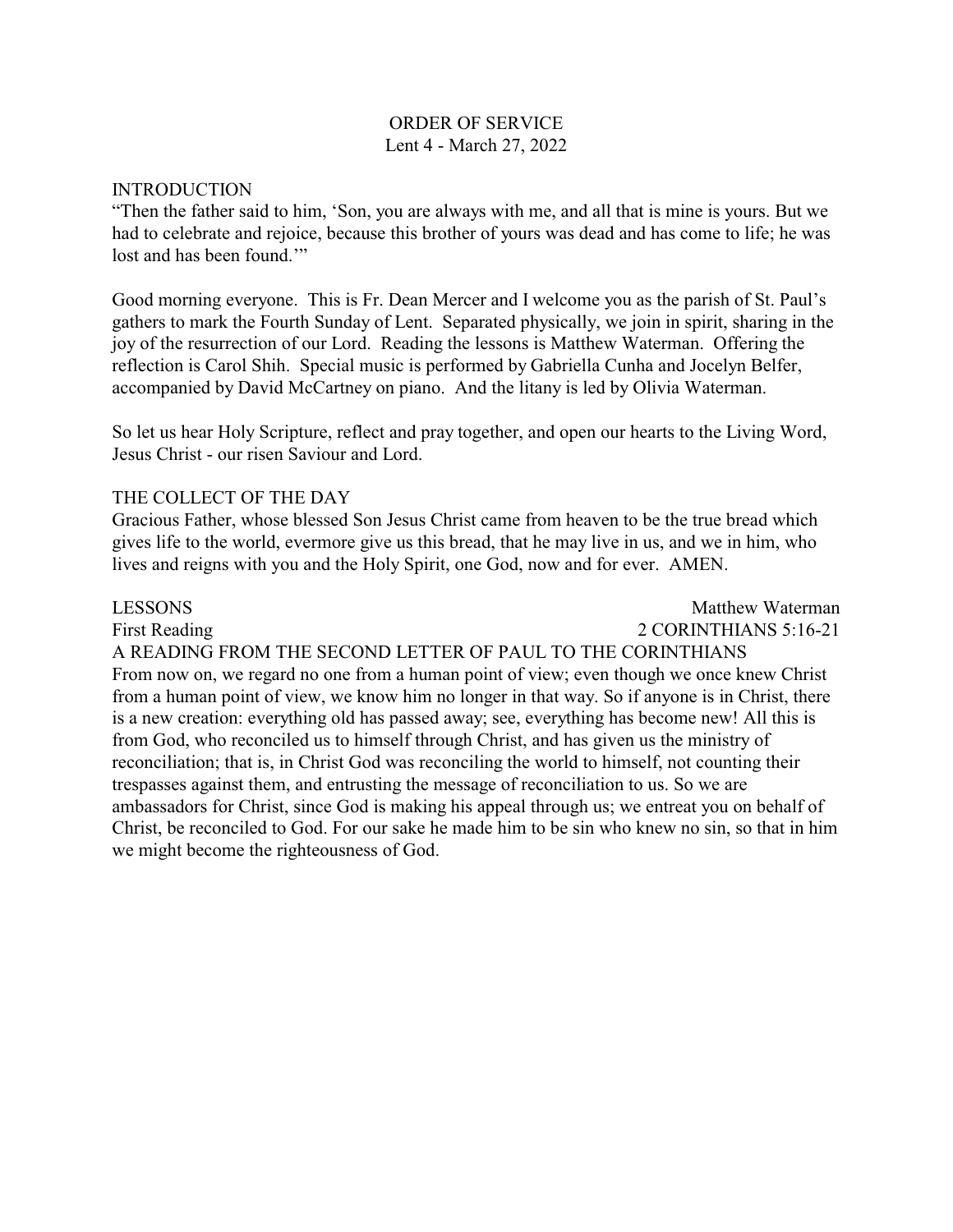## THE PSALM 32

Reader: From Psalm 32

Happy are they whose transgressions are forgiven, and whose sin is put away! Happy are they to whom the Lord imputes no guilt, and in whose spirit there is no guile!

While I held my tongue, my bones withered away, because of my groaning all day long. For your hand was heavy upon me day and night; my moisture was dried up as in the heat of summer.

Then I acknowledged my sin to you, and did not conceal my guilt.

I said, "I will confess my transgressions to the Lord." Then you forgave me the guilt of my sin. Therefore all the faithful will make their prayers to you in time of trouble; when the great waters overflow, they shall not reach them.

You are my hiding-place; you preserve me from trouble; you surround me with shouts of deliverance.

"I will instruct you and teach you in the way that you should go; I will guide you with my eye. Do not be like horse or mule, which have no understanding; who must be fitted with bit and bridle, or else they will not stay near you."

Great are the tribulations of the wicked; but mercy embraces those who trust in the Lord. Be glad, you righteous, and rejoice in the Lord; shout for joy, all who are true of heart.

#### GOSPEL READING LUKE 15:1-3, 11b-32

THE HOLY GOSPEL OF OUR LORD JESUS CHRIST ACCORDING TO LUKE

Now all the tax collectors and sinners were coming near to listen to Jesus. And the Pharisees and the scribes were grumbling and saying, "This fellow welcomes sinners and eats with them." So he told them this parable: "There was a man who had two sons. The younger of them said to his father, 'Father, give me the share of the property that will belong to me.' So he divided his property between them. A few days later the younger son gathered all he had and travelled to a distant country, and there he squandered his property in dissolute living. When he had spent everything, a severe famine took place throughout that country, and he began to be in need. So he went and hired himself out to one of the citizens of that country, who sent him to his fields to feed the pigs. He would gladly have filled himself with the pods that the pigs were eating; and no one gave him anything. But when he came to himself he said, 'How many of my father's hired hands have bread enough and to spare, but here I am dying of hunger! I will get up and go to my father, and I will say to him, "Father, I have sinned against heaven and before you; I am no longer worthy to be called your son; treat me like one of your hired hands."' So he set off and went to his father. But while he was still far off, his father saw him and was filled with compassion; he ran and put his arms around him and kissed him. Then the son said to him, 'Father, I have sinned against heaven and before you; I am no longer worthy to be called your son.' But the father said to his slaves, 'Quickly, bring out a robe - the best one - and put it on him; put a ring on his finger and sandals on his feet. And get the fatted calf and kill it, and let us eat and celebrate; for this son of mine was dead and is alive again; he was lost and is found!' And they began to celebrate. Now his elder son was in the field; and when he came and approached the house, he heard music and dancing. He called one of the slaves and asked what was going on. He replied, 'Your brother has come, and your father has killed the fatted calf, because he has got him back safe and sound.' Then he became angry and refused to go in. His father came out and began to plead with him. But he answered his father, 'Listen! For all these years I have been working like a slave for you,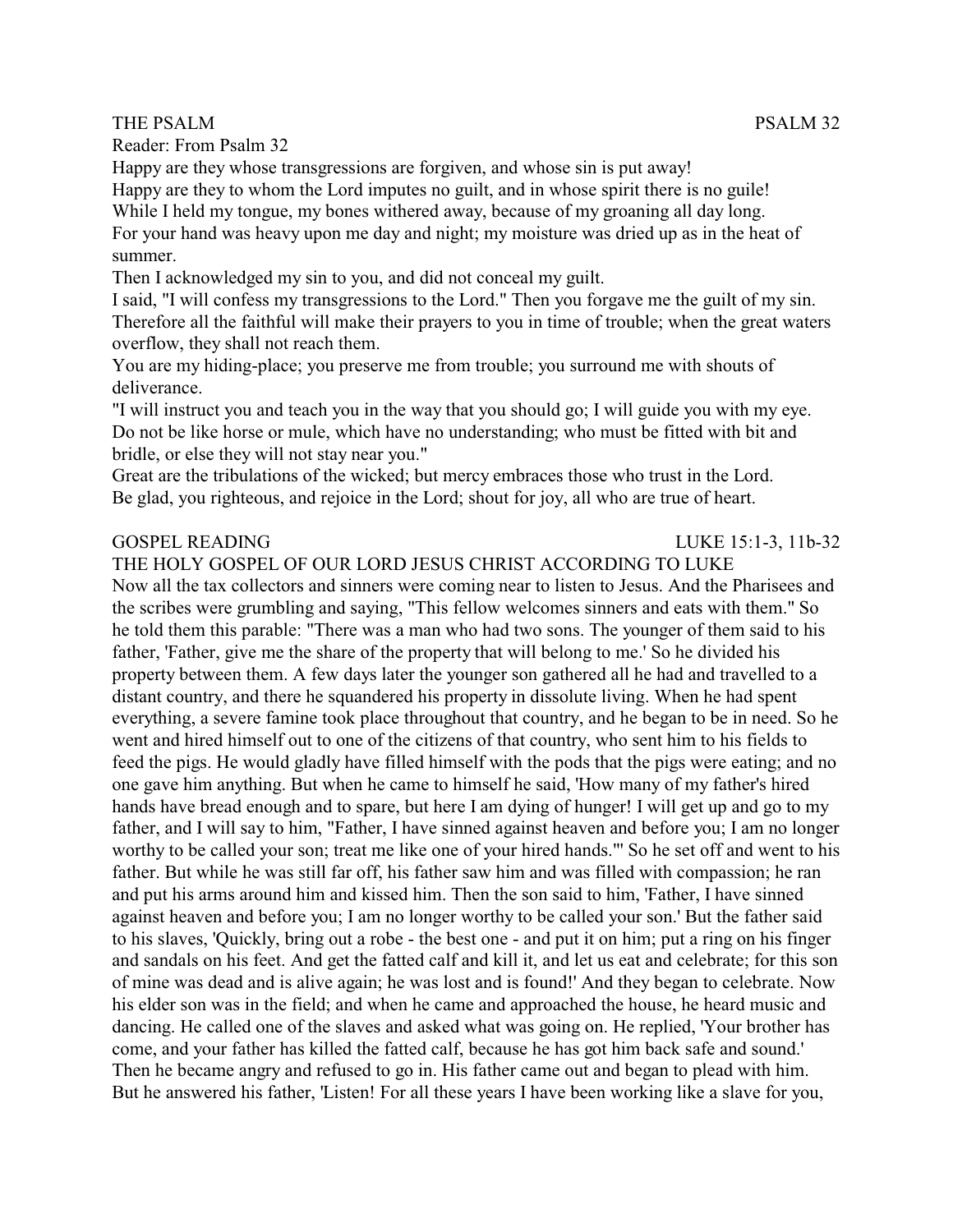and I have never disobeyed your command; yet you have never given me even a young goat so that I might celebrate with my friends. But when this son of yours came back, who has devoured your property with prostitutes, you killed the fatted calf for him! 'Then the father said to him, 'Son, you are always with me, and all that is mine is yours. But we had to celebrate and rejoice, because this brother of yours was dead and has come to life; he was lost and has been found.'"

HOMILY Carol Shih ANTHEM Gabriella Cunha, alto; Jocelyn Belfer, soprano, David McCartney, piano PRAYERS OF THE PEOPLE THE LORD'S PRAYER & BLESSING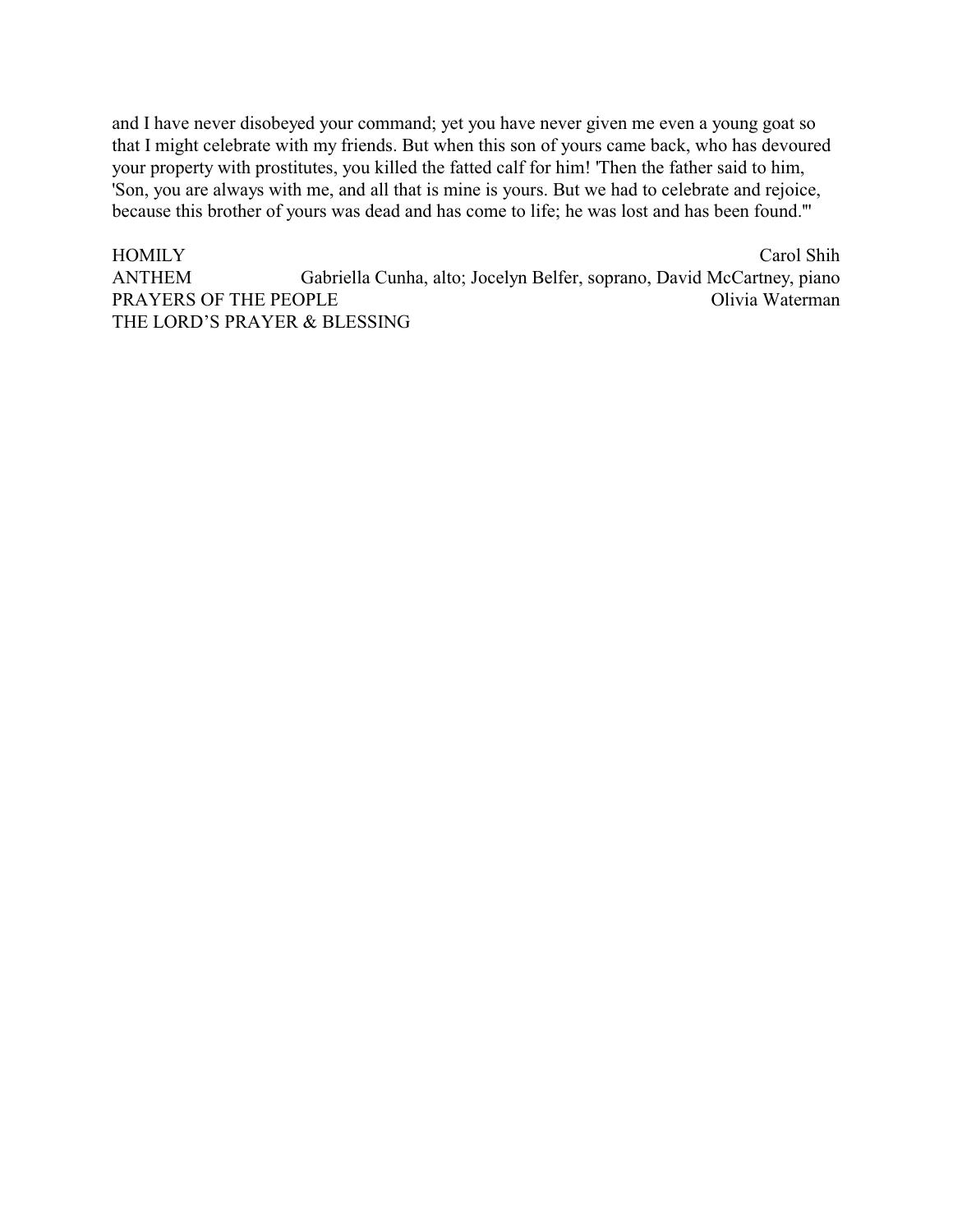\*\*\*\*\*

## *Diocese to Green Stage - Requesting Permission for Easter Eve at St. Paul's*

On Wednesday (March 23), the Bishops announced that the Diocese will move to the Green Stage in all the Diocese, effective April 27, but with the permission of the Bishop are permitted to do so on April 16 - Easter Eve. This is what we have requested. There are three considerations.

The first and largest is that, as was the case before Covid, individuals and families are now responsible for their own health, safety and protection. Outside of exceptional times like Covid, this is as it should be. Parishes are asked to do their best to keep things clean and to support those who mask and distance. As of Easter Sunday, we will return to the three English services on Sundays, advising those who wish to distance to attend at 8.00 am and 11.15 am.

Secondly, several things remain in place. The vaccination mandate for clergy, staff and church volunteers remains. For the time being, the practice of serving the sacrament in one kind (the consecrated bread only) will continue.

But thirdly, the simple praise of God in song can be heard on Easter.

We thank God for the oversight and direction of our bishops and the three levels of government. We thank God for the relative safety of this time. We thank God for the blessed memory of all those died these last two years - all of whom we were not able to "bid adieu" as we would have wanted. And we thank God for what, by all signs, is the "beginning of the end" of Covid.

## *Lenten Wednesday Services*

The Lenten schedule returns to the usual routine of Lenten Wednesday eucharists at 7.30 a.m. and 10.30 a.m. and 7.30 p.m..

At the succeeding Wednesday evening eucharists, there will be a series of reflections on the topic, "How Are We to Have Life in Christ?":

March 9 - The Dignity of the Human Person - Fr. Dean Mercer March 16 - Human Community - Fr. Kim Beard

March 23 - The Church - Fr. Milton Solomon

March 30 - The Ten Commandments - Fr. Arthur Boers

April 6 - The Great Commandment - Fr. Arthur Boers

NOTE: The Wednesday evening service will be live-streamed. Link information will be available on the website calendar and here: https://stpl.ca/services.html.

## *Holy Week 2022*

April 10 - Palm Sunday April 13 - Stations of the Cross, 7.30 pm April 14 - Maundy Thursday, 7.30 pm April 15 - Good Friday, 10.30 am (English) & 3 pm (Tamil) April 16 - Easter Vigil, 8 pm April 17 - Easter Sunday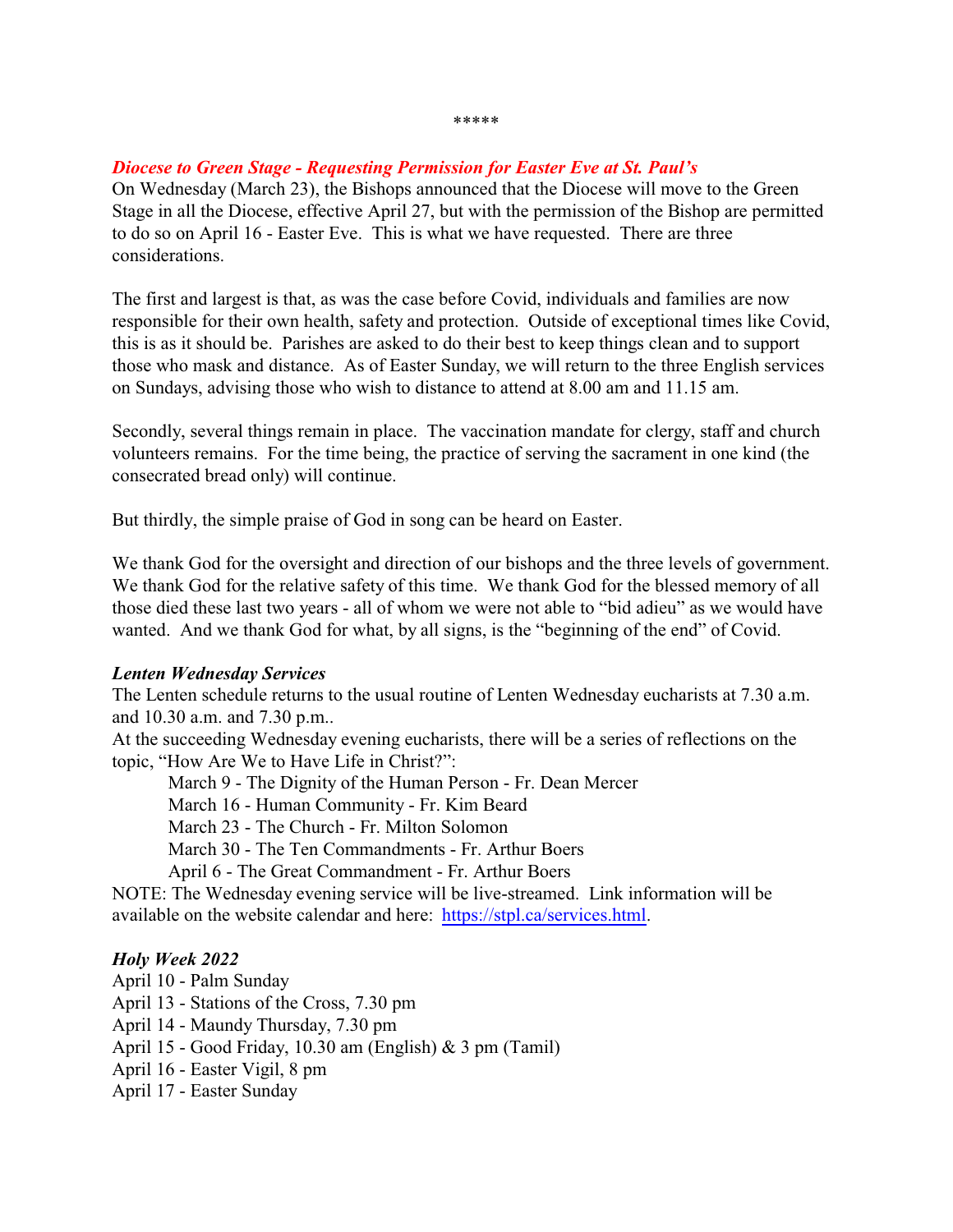# *Wednesday Bible Study - after the 10.30 a.m. Eucharist - has resumed.*

With study leader Don St. Kitts.

## *Classes for Adult Baptism this Easter*

Classes for adult baptism this Easter begin on Saturday, March 19, at 10.00 a.m.. If interested, or if you know someone who might be, please contact Fr. Dean.

## *Three Services on Sunday Mornings Resume on Easter Sunday*

Beginning Easter Sunday, April 17, the three morning services in English will resume at 8.00 a.m., 9.15 a.m., and 11.15 a.m., with Evening Prayer at 6.00 p.m..

# *Live Stream of 11.15 a.m. service begins April 17*

As of Easter Sunday, April 17, the 11.15 a.m. service will be streamed live on Zoom, accessible by both internet and telephone. It will also be recorded for those who wish to view it later. The shorter weekly recording will be ended. All service information available here: https://stpl.ca/services.html

# *War in Ukraine*

For those wishing to contribute to refugee relief, *The Primate's World Relief and Development Fund* is now accepting donations to support those displaced by the war in Ukraine, here: www.toronto.anglican.ca/news/pwrdf-accepts-donations-for-ukrainian-refugees/. This past week, our Outreach Committee donated \$2000 to refugee relief program.

# *Indigenous Spiritual Centre at St. Paul's*

On Saturday, March 12, a public meeting was held to consider the development of a spiritual centre at St. Paul's for the indigenous community in Scarborough, serving as a bridge to youth and senior programs. The original impetus was a report to the SPLC Board (Senior Persons Living Connected) identifying a significant community of indigenous seniors in Scarborough. Nineteen attended to hear a presentation from Archbishop Mark MacDonald, bishop for all indigenous Anglicans in Canada. Also attending were Fr. Andrew Wesley, an indigenous leader in Ontario and Toronto, as well as our Member of Parliament, Jean Yip, Aris Babikian, our Member of Provincial Parliament, and Diane Duncan, Executive Director of St. Paul's Centre, Terrace and SPLC senior services. A fine presentation was followed by a lively discussion and volunteers stepped forward quickly to assist on an ongoing planning committee. The planning committee will meet for the first time next Saturday, April 2, on Zoom. For more information, contact Fr. Dean.

# *In Search of Egg Cartons*

Egg cartons are being collected for use at the nearby Salvation Army food bank. If you have cartons you could share, please contact Kathy Barnes.

## *Sarah Mair - new Youth Coordinator for York Scarborough Area*

Congratulations to Sarah Mair who has been appointed Youth Co-Coordinator for the York-Scarborough Area. It is a position she will hold alongside serving as Youth Director for St. Paul's. Congratulations, Sarah. They recruited one of the best.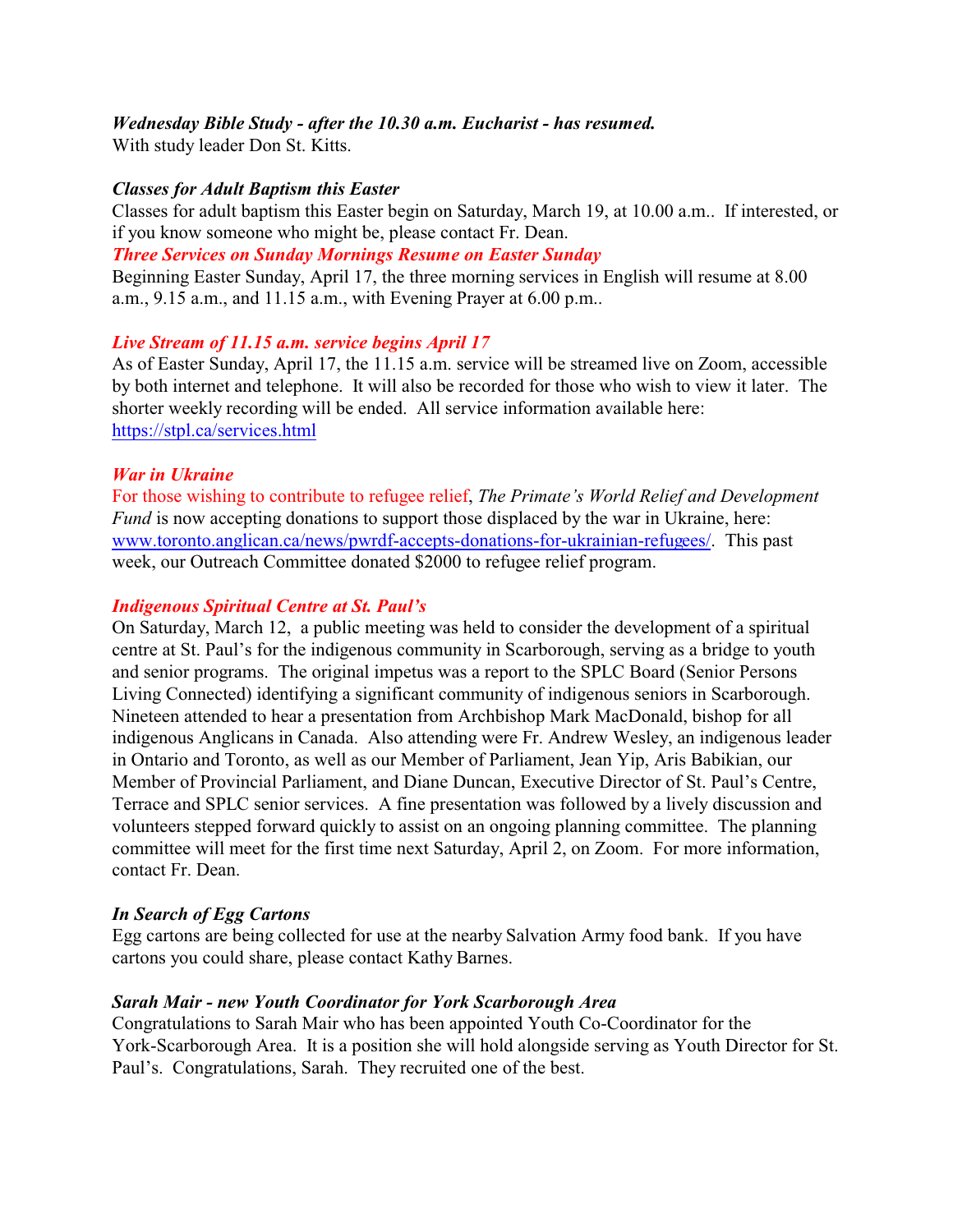*Community Youth Basketball Program Has Resumed* - *the long wait is over and we are up and running again!* It was a great and enthusiastic re-opening this past Tuesday. For more information, contact Sarah Mair - splcyouthministry@gmail.com.

# *St. Paul's Youth Music Program Resumes with the Strings*

Our parish and community youth music program has re-started, with string practice at 4.30 pm. A great group. Our largest string group ever. Registration at practice.

## *Steel Pans Have Returned*

Gemini Groove and The St. Paul's Steel Pan band restarted this past week. Hope is in the air.

## *Morning Prayer on Zoom*

Morning Prayer is said Monday to Saturday at 7.30 a.m. on Zoom. Join us. Computer Link: https://us02web.zoom.us/j/397231088?wd=ekhBRm9XcDRmWXo5Z0Via2dyY2tpUT09 Telephone Access - (647) 374 4685, or (647) 558 0588 Meeting ID: 397 231 088; Password: 549300

# *Schedule*

The full schedule of in-person and online services and programs can be found on the online church calendar - www.stpl.ca/calendar.html - or here: www.stpl.ca/services.html. This is the quickest and easiest way to get service and program information.

## *Sunday Services by Phone on Zoom*

The weekly Sunday recording can be heard by phone on Zoom at 11.30 a.m.. *By Phone:* 647 374 4685; 647 558 0588; Meeting ID: 854 0290 8277; Passcode: 970844 *Computer link:* https://us02web.zoom.us/j/85402908277?pwd=Q1RIdkxCZXJNTFJJek5tYWpOTzlFUT09

#### *Ontario COVID-19 Vaccine Booking* - You can currently book an appointment at a mass vaccination clinic through the provincial online vaccine booking system

(https://covid-19.ontario.ca/book-vaccine/) If you prefer to schedule an appointment by phone, call the Provincial Vaccine Booking Line at 1-833-943-3900 (TTY 1-866-797-0007). This line is available 8 a.m. to 8 p.m., 7 days a week. Information is available in more than 300 languages. *If St. Paul's can be of any help to you in this process, please let our office know.*

# *Mission Trip to Tanzania Rescheduled: July 2023.*

Fr. Kim Beard will be leading a work mission trip to Tanzania, now re-scheduled for 2023. Look for an information session this spring or early Fall.

## *Sunday School Every Sunday at 10.00 on Zoom*

Check the church calendar for links and information: www.stpl.ca/calendar.html